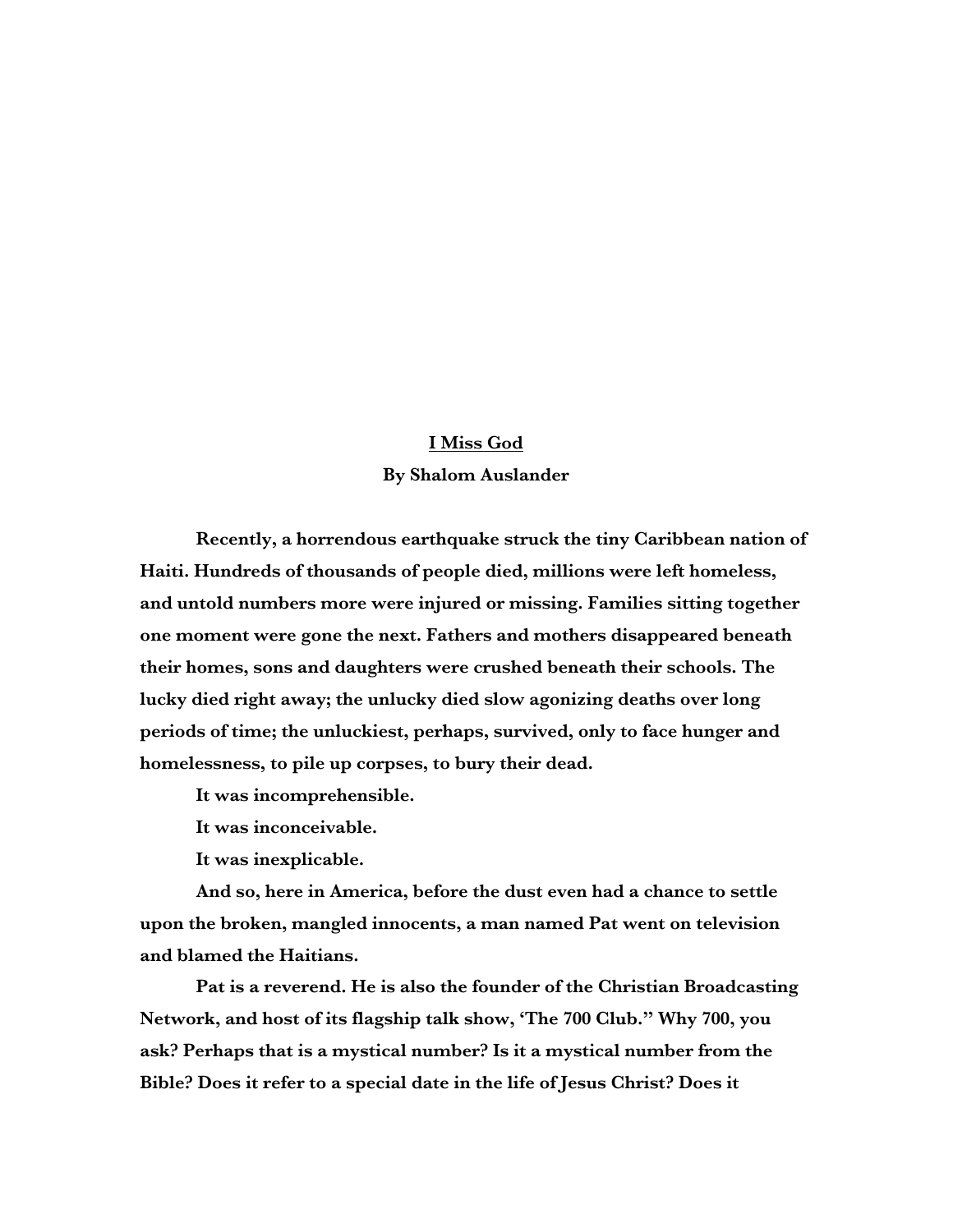**cryptically point to an ancient verse of some moral relevance? No. It refers to the first 700 people who gave Pat \$10 a month to support the Christian Broadcasting Network. And so, soon after the news of the Haitian tragedy appeared on the American news channels, Pat went on his show which is on his Christian Broadcasting Station, and declared that the Haitians had brought the earthquake upon themselves, because some years ago, they had made a deal with the Devil. "They got together and swore a pact to the devil," said Pat. "Ever since, they have been cursed by one thing after another." When you look at it that way, you can't blame God for murdering hundred of thousands of them in cold blood.**

**Some people were upset with Pat.**

**Some people said Pat should be ashamed.** 

**Some people said Pat should apologize.**

**Not a man named Yehuda, though.**

**Yehuda is a rabbi. He is the spokesman for the Rabbinical Alliance of America, an organization of over 800 rabbis. Yehuda, speaking on behalf of over 800 rabbis, had a different explanation for the terrible earthquake in Haiti. Yehuda's explanation for the terrible earthquake in Haiti was this: men and women who express love towards members of their own gender. Yehuda, speaking on behalf of over 800 rabbis, said that homosexuals cause earthquakes. He also said homosexuals caused Katrina, which happened to have been a hurricane and not an earthquake, so either a) Yehuda believes homosexuals cause hurricanes as well as earthquakes, or b) Yehuda believes hurricanes are caused by earthquakes, which everyone knows are caused by homosexuals.**

**Some people were upset with Yehuda.**

**Some people said Yehuda should be ashamed.** 

**Some people said Yehuda should apologize.**

**Not a man named Jerry, though. Partially that's because Jerry is dead, but if he had been alive, he probably would have agreed with Pat and Yehuda.** 

**Jerry was an American Baptist televangelist who co-founded a group**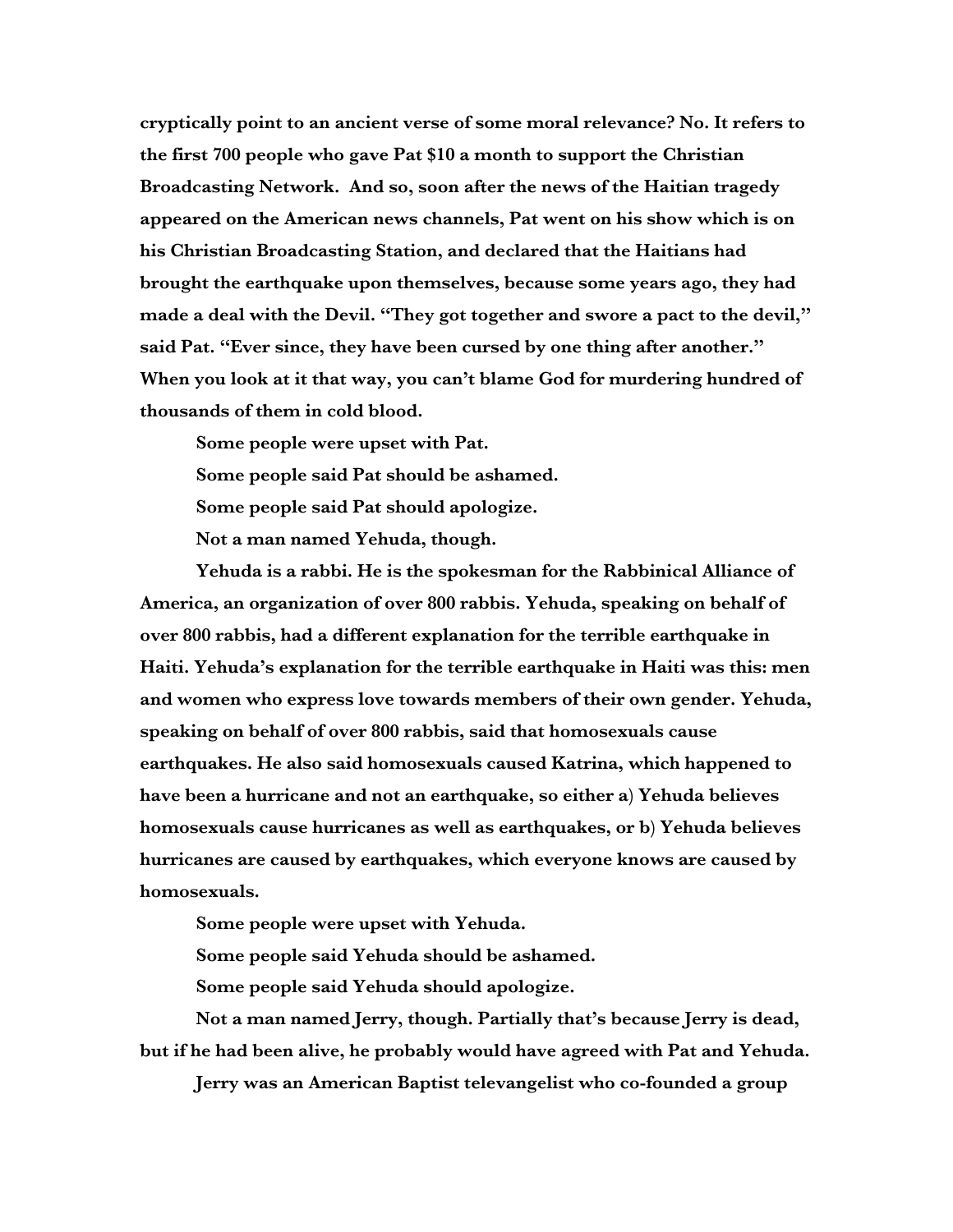**called the Moral Majority, which was neither moral nor a majority. After the September 11th bombing of the World Trade Center in New York City, Jerry went on Pat's TV show and blamed the attack on abortionists, pagans, feminists, gays and lesbians. "I point the finger in their face," said Jerry, "and say, "You helped this happen."" The rest of the world inexplicably blamed the nineteen Islamist hijackers who actually flew the planes into the World Trade Center.**

**Some people were upset with Jerry.**

**Some people said Jerry should be ashamed.** 

**But Jerry wasn't ashamed.** 

**Neither was Yehuda.**

**Neither was Pat.** 

**I know how they feel.**

**This is how they feel: they feel terrified. They feel hands-trembling, brow-sweating, bed-wetting terrified. Not of homosexuals, not of the Devil, not even of God. They are terrified - hands-trembling, brow-sweating, bedwetting terrified – of life. Of mankind. Of death. Of chance.** 

**I know how they feel.**

**•••**

**A short while ago, after being together for almost 35 years, God and I went our separate ways. It wasn't working out. Frankly, He was a bit of a control freak, and I think He has some deep-seated emotional problems He continues to refuse to address. He flies off the handle, He kills with reckless abandon, and He has a tendency to disappear for long periods of time without so much as a phone call.**

**I did my best, but my best wasn't good enough. Nobody's best is with that Guy, trust me. According to the Orthodox Judaism with which I was raised, He has over 600 rules, and that's just to keep Him from killing you. My rabbis taught me that there was a direct cause-and-effect between my actions and my fate: Adam ate from the Tree of Knowledge, so he was kicked out of Eden; the people were violent, so God flooded the Earth; Sodomites**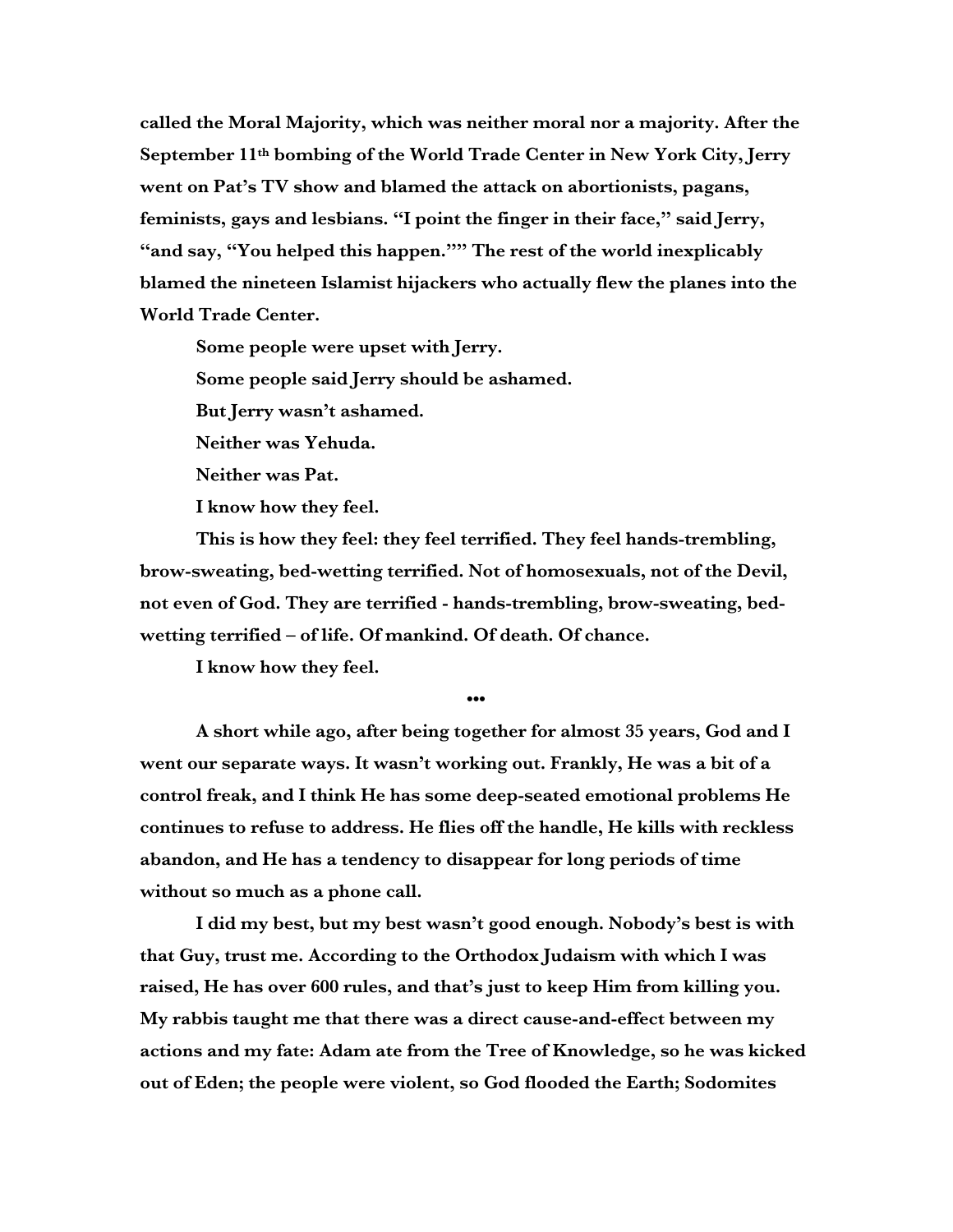**raped strangers, so God destroyed their city; Lot's wife looked back to see the city fall, and God turned her into a pillar of salt. In the third-grade, when a classmate's father died of a sudden heart attack, my rabbis suggested he must have done something to deserve it. When my older sister developed a severe thyroid condition, I was told to pray for forgiveness.**

**"Forgiveness for what?" I asked.**

**"For whatever you did," said my rabbi. "God only punishes the wicked."**

**I began to wonder, even then, if the Old Testament might better have been called "The Big Book of Or Else." Obey the Sabbath or else. Keep meat and dairy separate or else. Honor my Name or else. Put on a yarmulka, motherfucker, and nobody gets hurt.**

**I was thirty-five.**

**I needed a change.**

**I needed to be free.**

**I needed to start over.**

**The United States Department of Justice defines domestic violence as a pattern of abusive behavior in any relationship that is used by one partner (check) to gain or maintain power (check) and control (check) over another intimate partner (check). The definition adds that domestic violence can take many forms, including physical abuse (check), emotional abuse (check), psychological abuse (check) and sexual abuse (if you count crippling shame and guilt - check). It was time to leave Him.**

**To be fair, some of the credit for this break-up must go to Bill Gates, founder of Microsoft and the popular word-processing program Microsoft Word. Microsoft Word has an interesting feature called "Find/Change," whereby you can find any word and instantly change it to another. I'd been having a bad day – a late morning, a parking ticket and, as a result, a missed psychiatric appointment. God was clearly angry with me, and I was angry with him, and that afternoon, as I sat down at my computer to write, I wondered: what if I were to take some random passages from the Good Book,**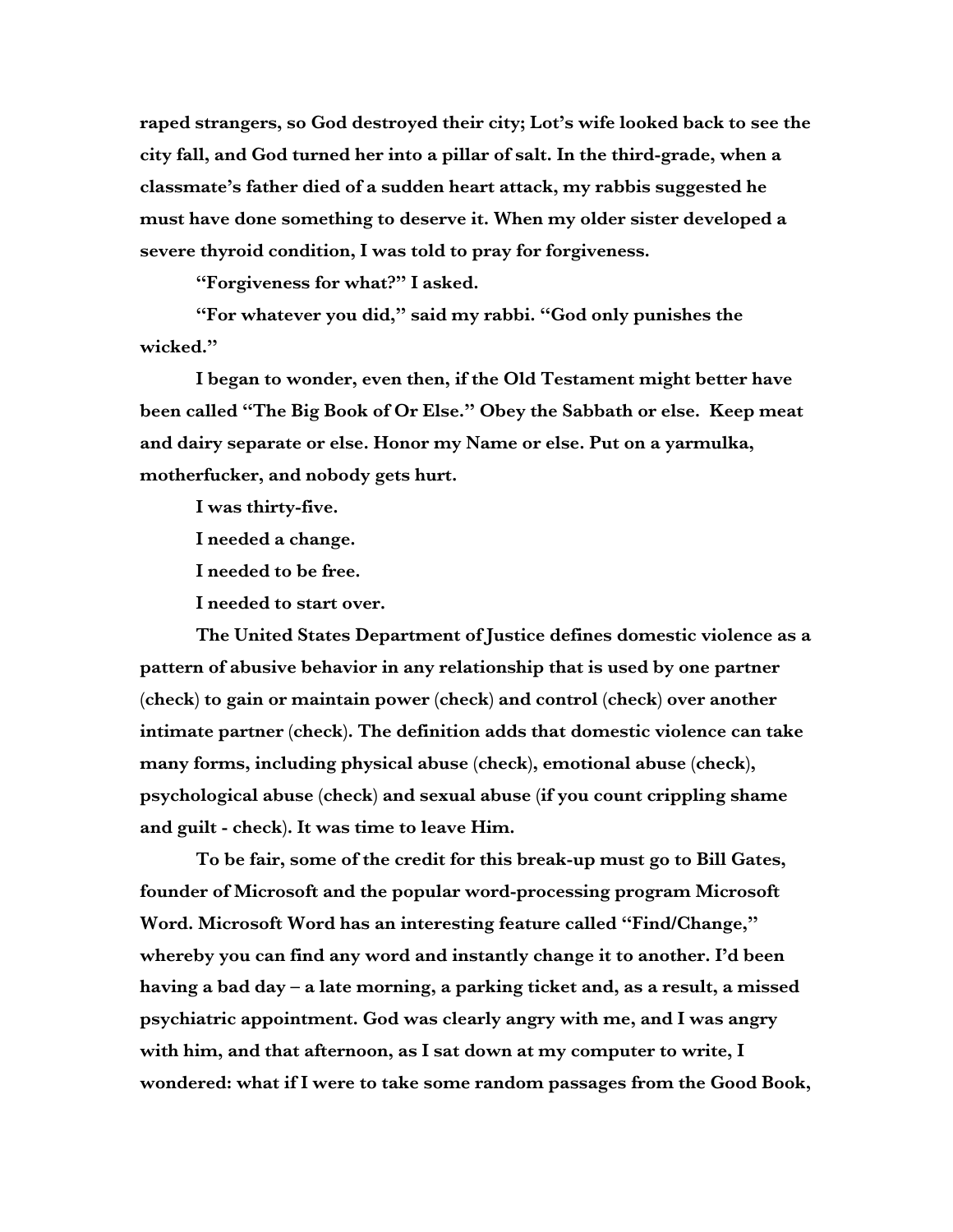**type them into a Word document, and do a simple Find/Change? What if I were to change "God" or "Lord" or "God your Lord" or "Lord your God" to, say, Frank?**

*Frank was grieved that he had made man on the earth, and his heart was filled with pain. So Frank said, "I will wipe mankind, whom I have created, from the face of the earth..."* **(Genesis 6:5-6)**

*This is what Frank says: About midnight I will go throughout Egypt. Every firstborn son in Egypt will die…* **(Exodus 10:4)**

**Frank has some problems.**

*Peaceful meadows will be turned into a wasteland by the Frank's fierce anger. Frank has left his den like a lion seeking its prey, and their land will be made desolate by the sword of the enemy and Frank's fierce anger***. (Jeremiah 25:35-38)**

**Frank needs to talk to someone.**

*Frank said to Moses, "This man shall be put to death; let the whole community stone him outside the camp." So the whole community led him outside the camp and stoned him to death as Frank had commanded Moses.* **(Numbers 15:33-36)**

**Clearly, Frank is a bit of a dick.**

*I, Frank, am a jealous Frank, inflicting punishment for their father's wickedness on the children of those who hate me, down to the third and fourth generation.* **(Exodus 20:4-5)**

**Transcribe the entire Old Testament into Microsoft Word, change "God" to "Frank," print it out and show The Book of Frank to a five-year old. Ask him to pick out the bad guy.**

**It's not the Israelites.**

**It's Frank.**

**The whole relationship made me something of a nervous character. Even after I gave up trying to appease Him, I continued to live in fear of His wrath. Every misfortune – every flat tire, every flu, every tax increase – was**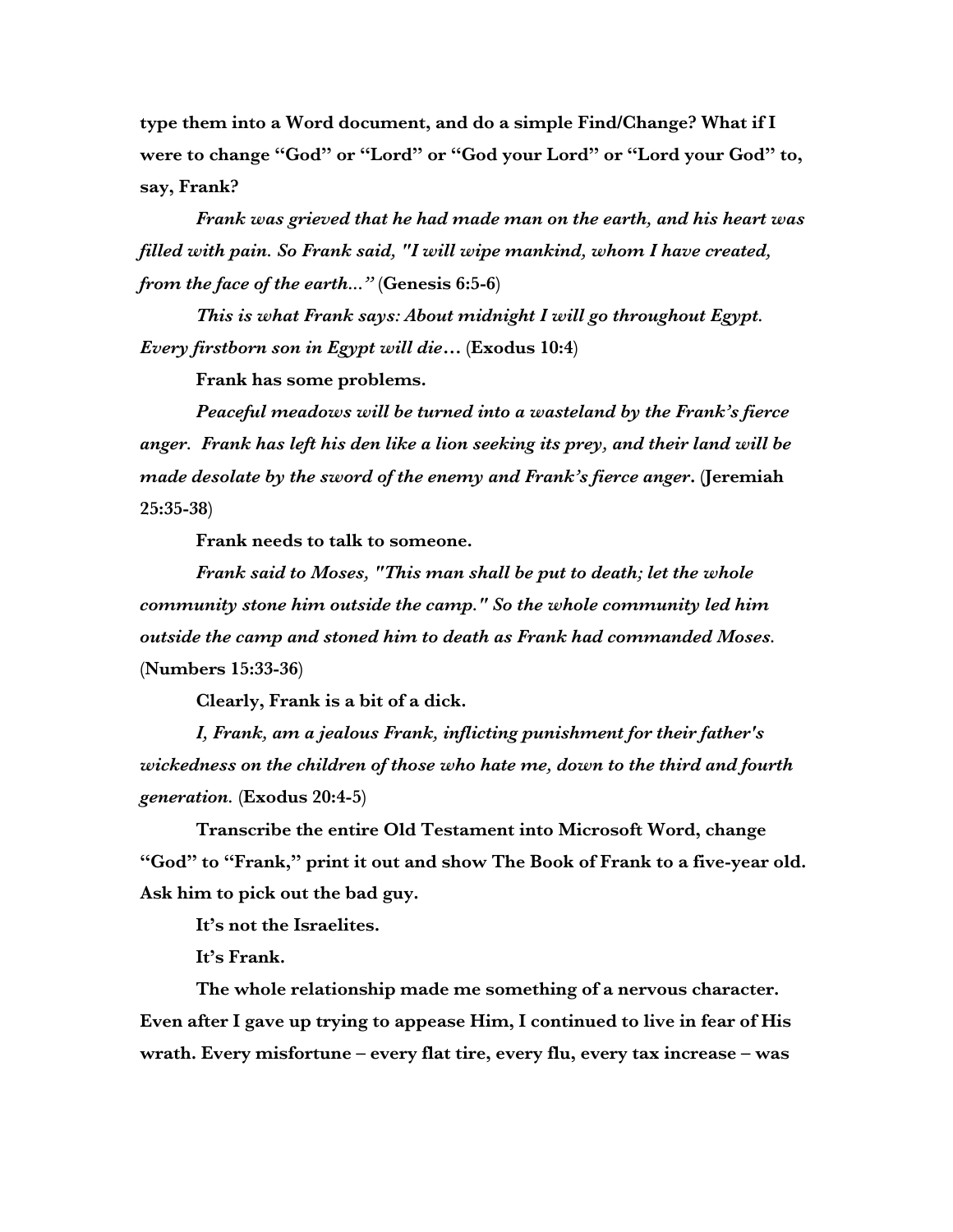**His handiwork. There were no accidents, no simple misfortunes, no bad days. There was only punishment, retribution, payback.**

**And so I left Him.** 

**I walked out.**

**Everything, I said to myself, was going to be all right.**

**•••**

**Dr. Green, my son's pediatrician, has two regrettable mannerisms that would be funny if my son hadn't been near death at the time I first encountered them. His first regrettable mannerism is to detail, in explicit, gruesome detail, the absolute worst-case scenario -- without explaining that what he is describing is the absolute worst-case scenario.** 

**My son, just a few weeks past his fifth birthday, was lying on the a gurney in the Emergency Room of Benedictine Hospital in Kingston, New York, an oxygen mask over his face, an IV in his left arm. The chest x-ray showed his entire left lung was blocked, and his right lung was only half clear. His blood oxygen level was barely above 50%. A machine behind him beeped alarmingly. I was trying to hold him still as the nurses tried to draw blood from his right arm. He was screaming, begging to go home.**

**"Now of course," Dr. Green was saying, "not all antibiotics work for all patients. Sometimes they make things worse."**

**"Worse?" I asked.**

**"Even when they do work," said Dr. Green, "there can be fluid in the chest cavity once the swelling goes down."**

**"Swelling?"**

 **"Of the lungs. Of course that can cause other infections worse than the original infection. If the respiratory system shuts down, we're in real trouble. And if his blood oxygen level gets too low, that's when we get into brain issues."**

**I straightened up, and turned to him. The room began to spin.**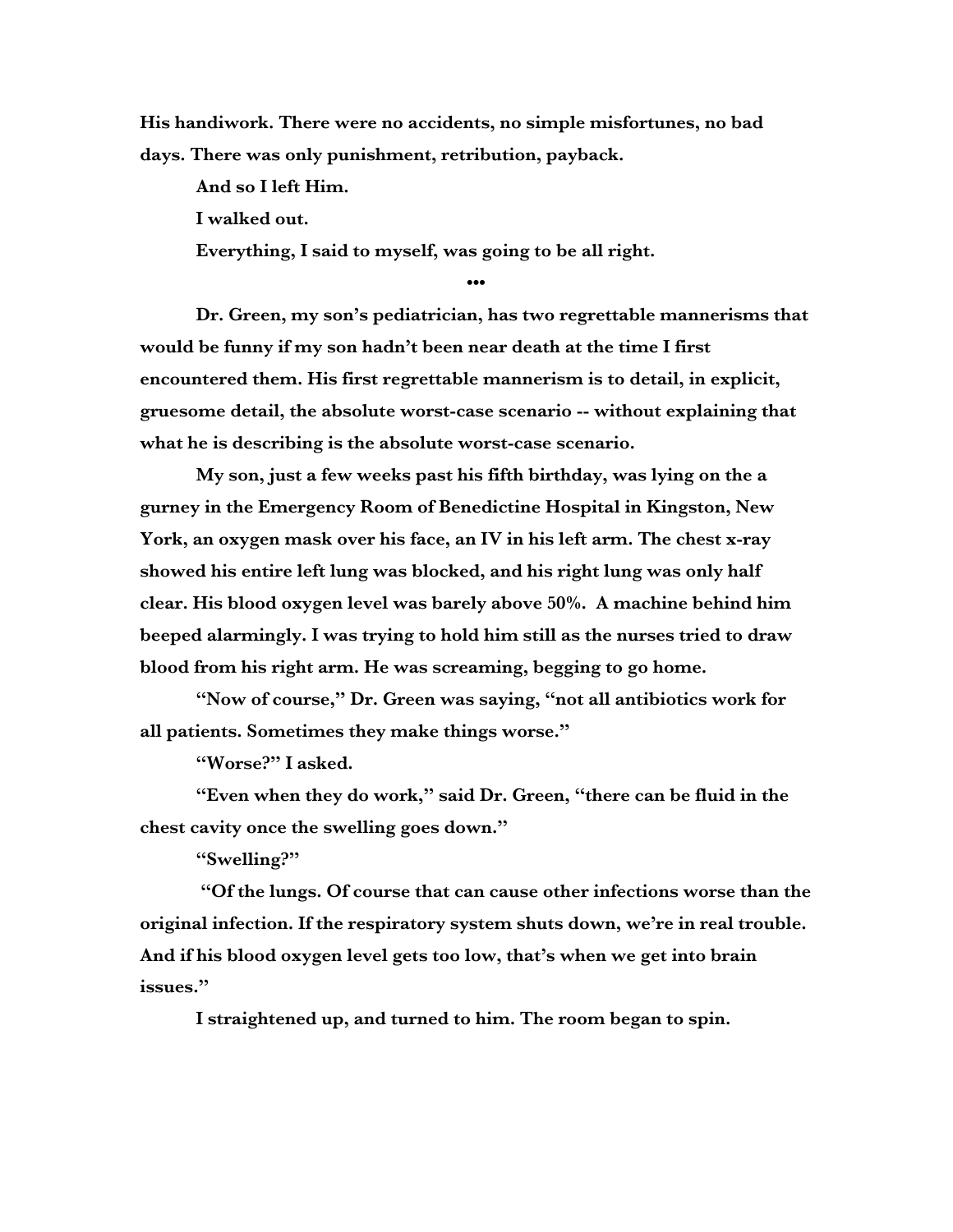**"What are you saying?" I said. "What are you telling me, are you telling me my son is going to have brain damage? What the hell are you saying?"**

**"No, no, no," said Dr. Green. "That's the worst-case scenario. Most kids with pneumonia are better in a couple of days."**

**"Pneumonia?" I asked. "How did you get to brain damage from pneumonia?"**

**Dr. Green's second unfortunate mannerism that would be funny if my son hadn't been near death at the time I first encountered it is a decidedly second-rate Borscht-Belt sense of humor that presents itself at the worst possible time.**

**"That's better than old monia," said Dr. Green.**

**"Old monia?"**

**"Old monia, pneumonia," sang Dr. Green, "let's call the whole thing off."**

**"What?"**

**"Louis Armstrong."**

**"What the fuck are you talking about?"**

**"We should really get him to the Pediatric Care Unit," said Dr. Green.**

**The Pediatric Care Unit was in the Albany Medical Center, a ninetyminute drive away. The orderlies put my son into an ambulance, my wife climbed in beside him, and I followed behind in my car. On the way, I phoned my friend Jason to see if he could take care of my dogs while we were away.**

**"No problem," said Jason.**

**"Thanks," I said. "How's Lisa?"**

**"Not so good," he said.**

**Lisa, Jason's wife, had Stage 4 metastatic cancer. The doctors had given her six months to live. That was three months ago. Now she had fluid in her stomach. They didn't know why.**

**"Jesus," I said.**

**"Jesus," said Jason.**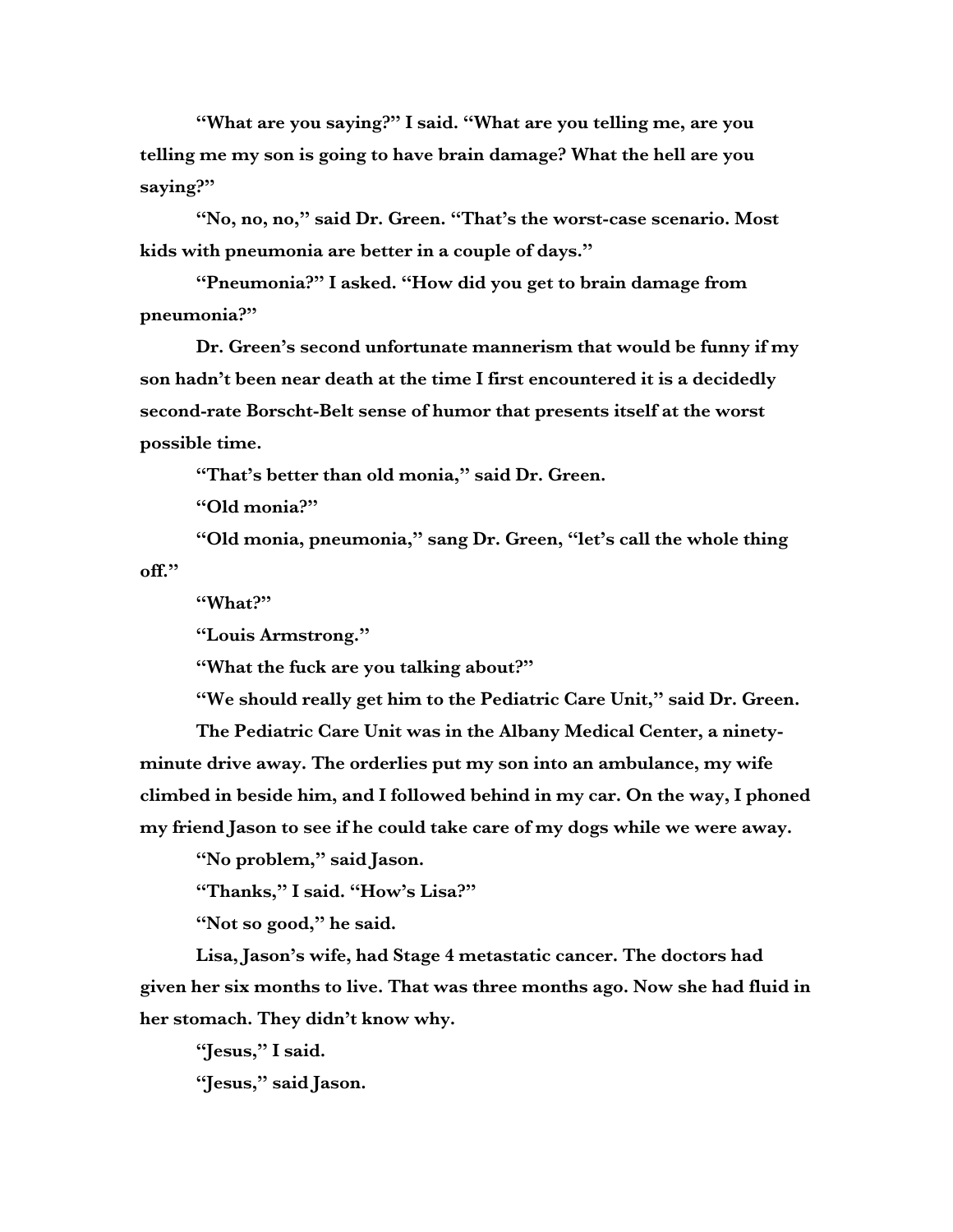**"Fucking life, man."**

**"Fucking everything," said Jason.**

**My son was put into an isolation room; there was some concern that his pneumonia had been a complication of Swine Flu. It was nearly three o'clock in the morning before they had stabilized him. My wife was now coughing, too, and they sent her down to the Emergency Room for a Swine Flu test. Everyone I loved was sick. Their lungs were filling with fluid. Their stomachs were filing with fluid. Nobody knew why.**

**I went outside, sat down on the front steps of the Albany Medical Center, lit a cigarette and tried, desperately, to blame God.** 

**•••**

**The problem, of course, is this goddamned frontal lobe.**

**It seems to have radically over-developed some time ago in us humans, a treacherous pothole on the road of evolution the lesser primates were lucky enough to avoid. It's been nothing but trouble ever since. Among other things, it gives us our awareness of the future, and thus the knowledge of our own mortality. Perhaps this explains the appeal of the frontal lobotomy, which severs the frontal lobe. It was a controversial technique, and neuroscientists are still researching this part of our brain, but one thing is pretty certain: you rarely see a depressed lobotomy patient. Hammer an ice pick into the top of your eye socket, use a mallet to drive it through the skull and into the brain, severe the nerve fibers connecting the frontal lobes to the thalamus, and you probably won't need that Prozac prescription. You probably won't feel compelled to write, for instance. You won't need philosophy. And you sure as hell won't need God. The resultant seizures, by contrast, seem relatively benign. To steal an old slogan from Coca-Cola, have a lobotomy and a smile.**

**At his trial for heresy, Socrates declared that the unexamined life is not worth living; it doesn't necessarily follow from that, however, that the examined life** *is* **worth living; examine life frequently enough, honestly enough, and you may just wish you never had. You may just want to have an**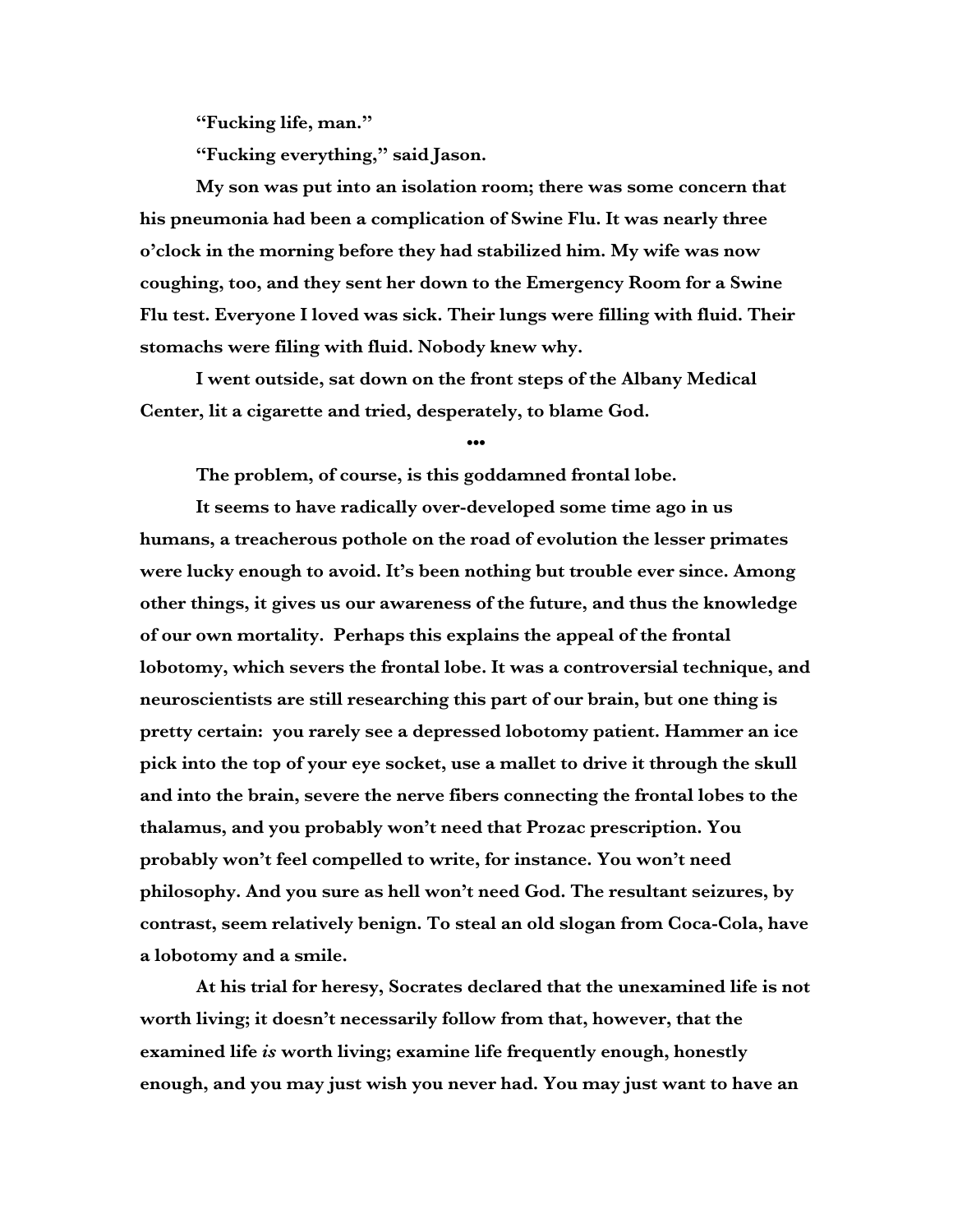**ice pick rammed into your brain. You might just want to believe in an invisible being who made this examined life as shitty as it is. You might just want to believe that if you eat the right foods, say the right words and wear the right clothing, that being will make all the bad parts go away, and that the bad parts are only there because you ate the wrong thing, said the wrong words or wore the wrong clothes.** 

**When I was eighteen, I spent two years at an Orthodox reform school in Jerusalem. The school's foundational purpose was to bring wayward teenagers like myself back into the fold of Orthodox Judaism, and to that end, every so often, our rabbis took us on field trips – sometimes to visit very holy burial sites, sometimes to visit very holy birth sites, and sometimes to visit very holy people:** *Gedolim***, "Great Ones," the most respected, learned rabbis in the world. They were often the heads of enormous religious schools, where they sat at the front of enormous fluorescent-lit study halls, behind wide wooden desks piled high with crumbling holy books. I averred as best I could from these spiritual field trips; the standard procedure was to line up at the rabbi's table, shake his hand and get a blessing, but knowing what I had been doing with my hand the night before, I was concerned I might explode into flames just from shaking his hand. But the rabbis wouldn't take no for an answer – or masturbation for an excuse – and soon I found myself visiting these** *Gedolim* **on a monthly basis. They were a varied, eclectic crew: there was the rabbi who gave out dollar bills as blessings, the rabbi who wore seventy extra pairs of tzitzit (the biblically-ordained fringes on the end of the biblically-ordained four-corner garments worn by the observant Jews) to make up for all the Jews in the world who weren't wearing tzitzit, the rabbi whose prayers, it was told, healed the sick, deaf and blind. What they had in common, though, was a certain serenity, a placidity of spirit that registered itself upon their faces, which were bathed with a preternatural tranquility and calm.**

**Not to be too blunt about this, but: no fucking shit.**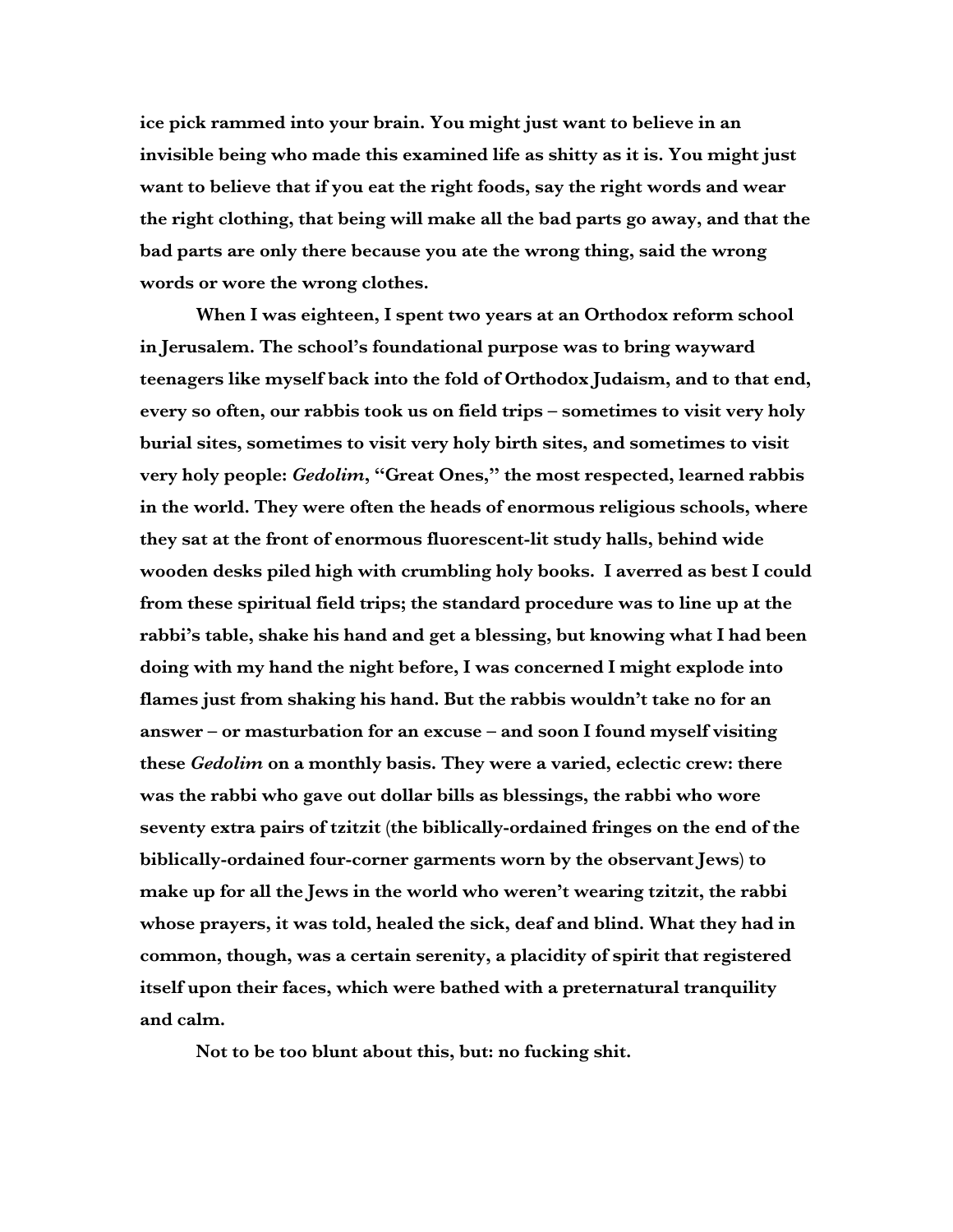**I've been there. I've believed in God. And while I was neurotic trying to appease Him, what else but an all-encompassing excuse for all the troubles of existence (and the concomitant all-encompassing solution to all the troubles of existence) could ever lead to such peace, such quietude, such sublime sangfroid?** 

**God alone.**

**Or a frontal lobotomy.**

**For the rest of us, the trouble's just beginning.** 

**The thing is, you see, we die. We croak. We plotz. We drop dead. We end, and rather poorly. Naturally, unnaturally, in wars, in earthquakes, in plagues. We perish. We succumb. We kick the bucket. No matter how far we jog each day, no matter how much we sleep at night, no matter how nice we were when we were awake. Did you love? Wonderful. You are going to die. Did you care for others as you cared for yourself? That's terrific. But caring people die every day, and so will you, and so will I. Quickly, if I'm lucky. In my sleep if I'm blessed. Probably, though, slowly. "Never again," my ass.** 

**A few years ago, when my relationship with God was just beginning to falter, my mother tried to help us work things out. She knew I had begun eating cheeseburgers against God's will, she knew I was driving on the Sabbath, which God had declared a day of martially-imposed rest. She was desperate to make my relationship with God work, and so my loving mother took me aside, put her loving arm around me, looked with her loving eyes into mine and said, "You're finishing what Hitler started."** 

**Perhaps the math of that particular equation needs some explaining: A: Hitler tried to kill the Jews. And: B: Jews obey God's rules. And: C: I was not keeping God's rules. Thus:**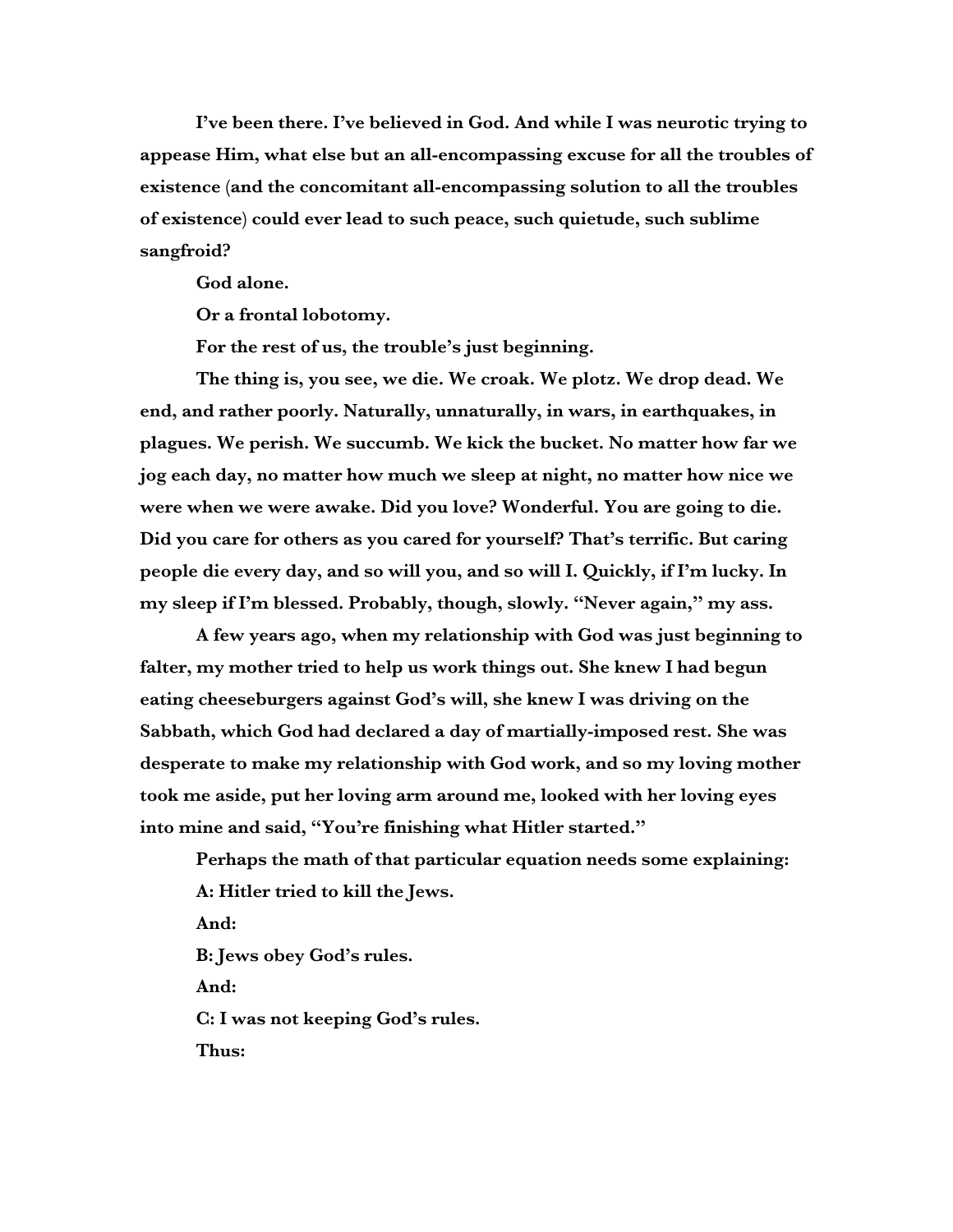**D: I was killing a Jew (myself), and possibly other Jews (my yet-to-come children and grandchildren).**

**Therefore:**

**E: I was finishing what Hitler started.**

**I think it's safe to say that Mom's not winning the Mother of the Year Award anytime soon, but to make matters worse, she was lying. She believed in God, and so she knew what my rabbis knew: Hitler didn't kill anyone.**

**God did.**

**Hitler, my rabbis said, was a punishment for the Jews of Germany who had assimilated.** 

**The Inquisition, my rabbis said, was a punishment for the Spanish Jews who converted to Christianity.**

**Floods, famine, genocide, droughts, floods, war, disease. There's a reason for all of it.**

**God.**

**Frank.**

**Unless, suddenly, after 35 years, there isn't.**

**I thought that once I broke up with my abusive God, things would be more simple. I thought I wouldn't have to live in fear, I thought I wouldn't have to worry so much. I was wrong. What does someone who spent their whole life believing that all the bad that happens in the world is the result of a malevolent God say when he wakes up in the morning, and he looks out the window, and the world is as shitty as it ever was? What does he say when his son's lungs are filling with fluid, when his best friend is given six months to live, when he looks at the news and people are murdering each other all over the Earth (when they aren't busy murdering the Earth itself), when bad things happen to good people and good things happen to bad people and for most people, nothing much happens at all until something awful happens and the whole show comes to a screeching, bloody halt?**

**He says, "Fuck."**

**That's what I said, anyway.**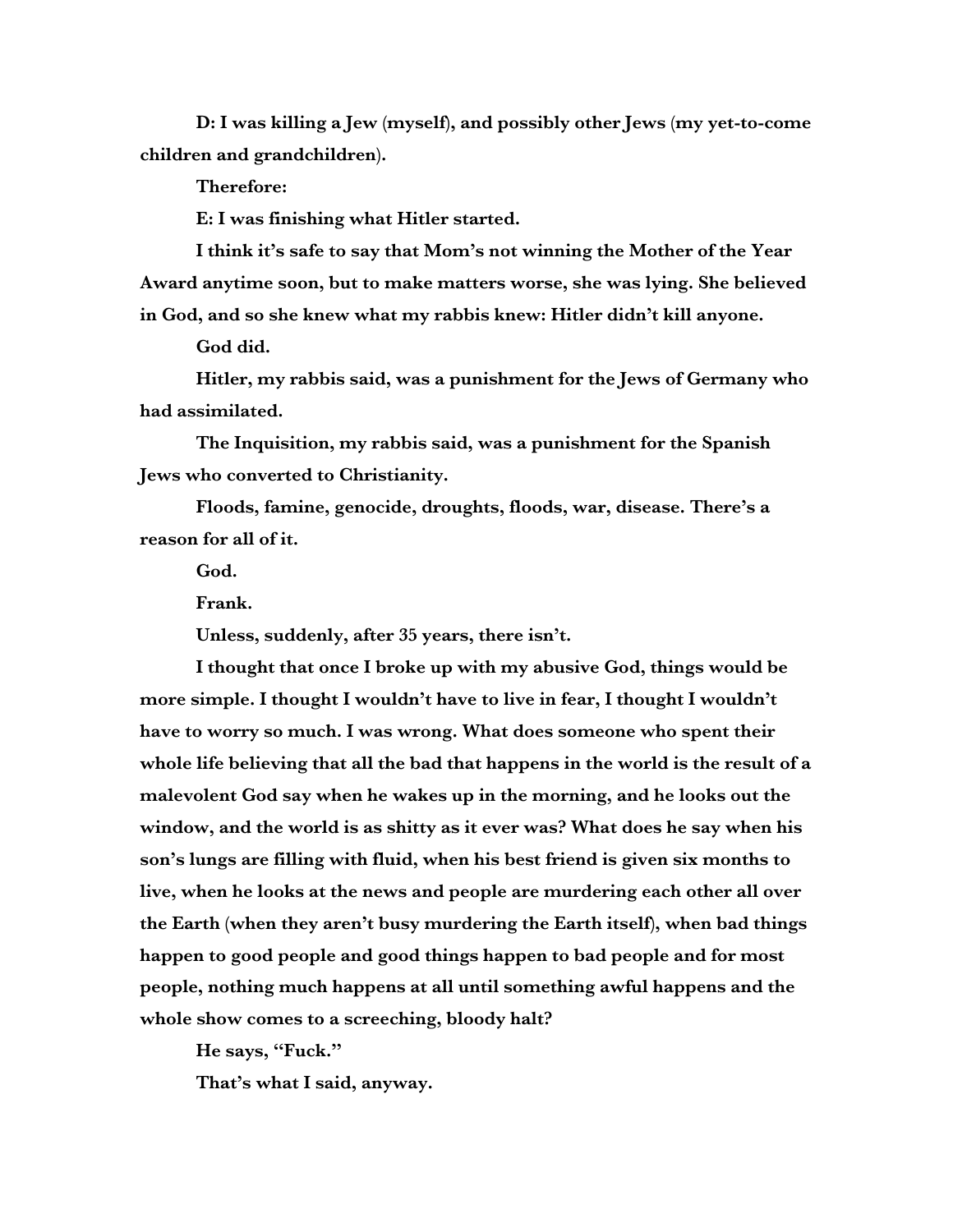**I sat on the front steps of Albany Medical Center, trying to blame God, missing Him, wishing I could blame Him, wishing there was a reason for it all, and a solution, to my son's lungs and my friend's cancer, and finding none, I said, "Fuck."**

**I missed God.**

**I missed having an Answer.**

**It's one thing to live in a universe controlled by a brutal dictator whose will can be manipulated, whose anger can be quelled, whose verdicts can be appealed. But without the dictator, what have you got? All you're left with is a crappy world, where things happen for no good reason, where six million people are killed in death camps, and three-thousand people die in World Trade Centers and two-thousand die in a hurricane in New Orleans and a quarter of a million people die in a hurricane in Haiti. Just 'cuz. You've got no one to blame but the universe, no one to fear but human beings operating out of a free and often cruel will. Hitler didn't kill because Jews assimilated. Hitler killed because Hitler was a killer. The earthquake in Haiti wasn't caused by a pact with the Devil; it was caused by the Caribbean tectonic plates shifting. The Caribbean tectonic plates didn't shift because of homosexuals; they shifted because of a rupture in the Enriquillo-Plaintain Garden fault, 16 miles WSW from Port-au-Prince.**

**Which brings me back to the Reverend named Pat, and the rabbi named Yehuda and the pastor named Jerry, and the fear they and I share. It's the fear of a world we can't control. It is the fear of a brutal world. It is the fear of a world where anything can happen, where it probably will, and where it will probably involve body bags or mass graves.**

**This is a tough planet to get a good night's sleep on.**

**After the Pastor named Jerry died in 2007, Christopher Hitchens called him a fraud. He called him some other things, too, but I think he was mistaken about the fraud part. I don't think Jerry was a fraud. I don't think Yehuda is a fraud, nor is Pat. I think they're afraid. And I think they're cowards.**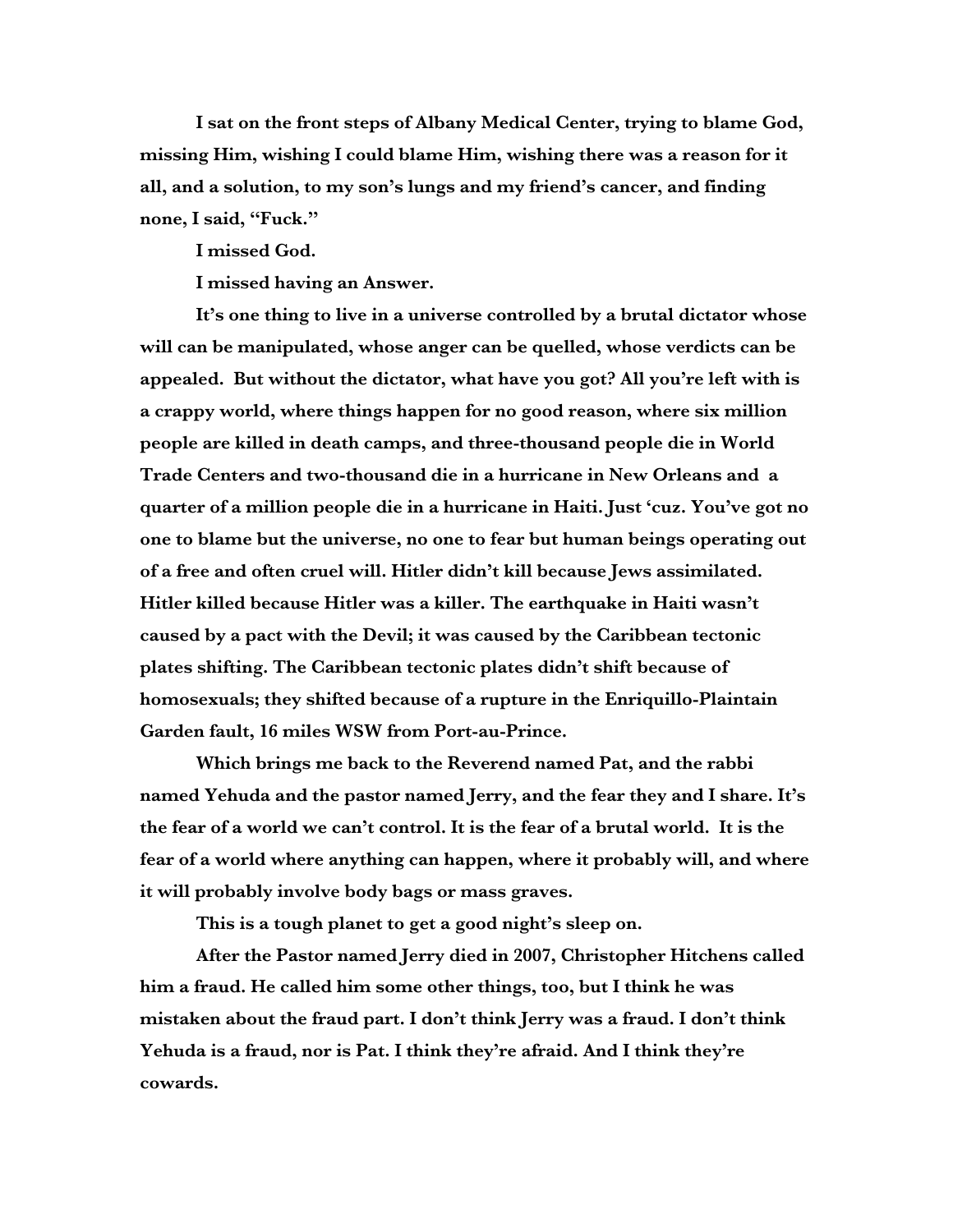**Listen, we're all afraid. I'm fucking terrified. I have two young sons, and if they live eighty or so years on the planet without seeing the inside of a concentration camp, I'll be pleasantly surprised. If they don't die in a natural disaster, I'm pretty sure they'll die in a manmade disaster. Any human being who makes it through a day on Earth without running half-naked down the street screaming, "We're all going to die!" ought to get a goddamned medal.** 

**It's a tough planet to get a good night's sleep on.**

**But the deal we make is this: tough. Deal with it. If you want to pray, pray. If you want to get drunk, get drunk. I like marijuana. But only cowards look at the world in all it's unglory and try to calm their fears by pointing their finger at someone else. Pat is a coward because he blames Haitians. Yehuda is a coward because he blames homosexuals. Jerry was a coward because he blamed pretty much everybody. Some people blame Jews. Some people blame blacks. I used to blame God. Now I've got nothing to do but admit that we live in a shitty, cruel universe and the only one to blame for most of the worst things that happen is ourselves. Or nobody.** 

**I miss God.**

**I miss the threats, the punishments. I miss the beseeching and the praying and the control of the uncontrollable. I miss having a cause for the random horribleness of life.** 

**I miss the Wailing Wall.**

**I miss stuffing prayers into the cracks between its ancient stones and being certain they would be answered. I miss having a place I could go with a pen and a small piece of paper to request world peace, a safe birth, or a new job, or a cure for my friend's cancer, or for God to reach down in His mercy and clear your son's lungs of fluid if I just promise to never, ever again do whatever it is He doesn't want me to do.**

**I miss Frank.**

**Frank felt good. My days were anxious, but I slept better.**

**And so, as I sat there on the steps of the Albany Medical Center, trying to blame God but finding myself past Him, finding myself unable to conjure**